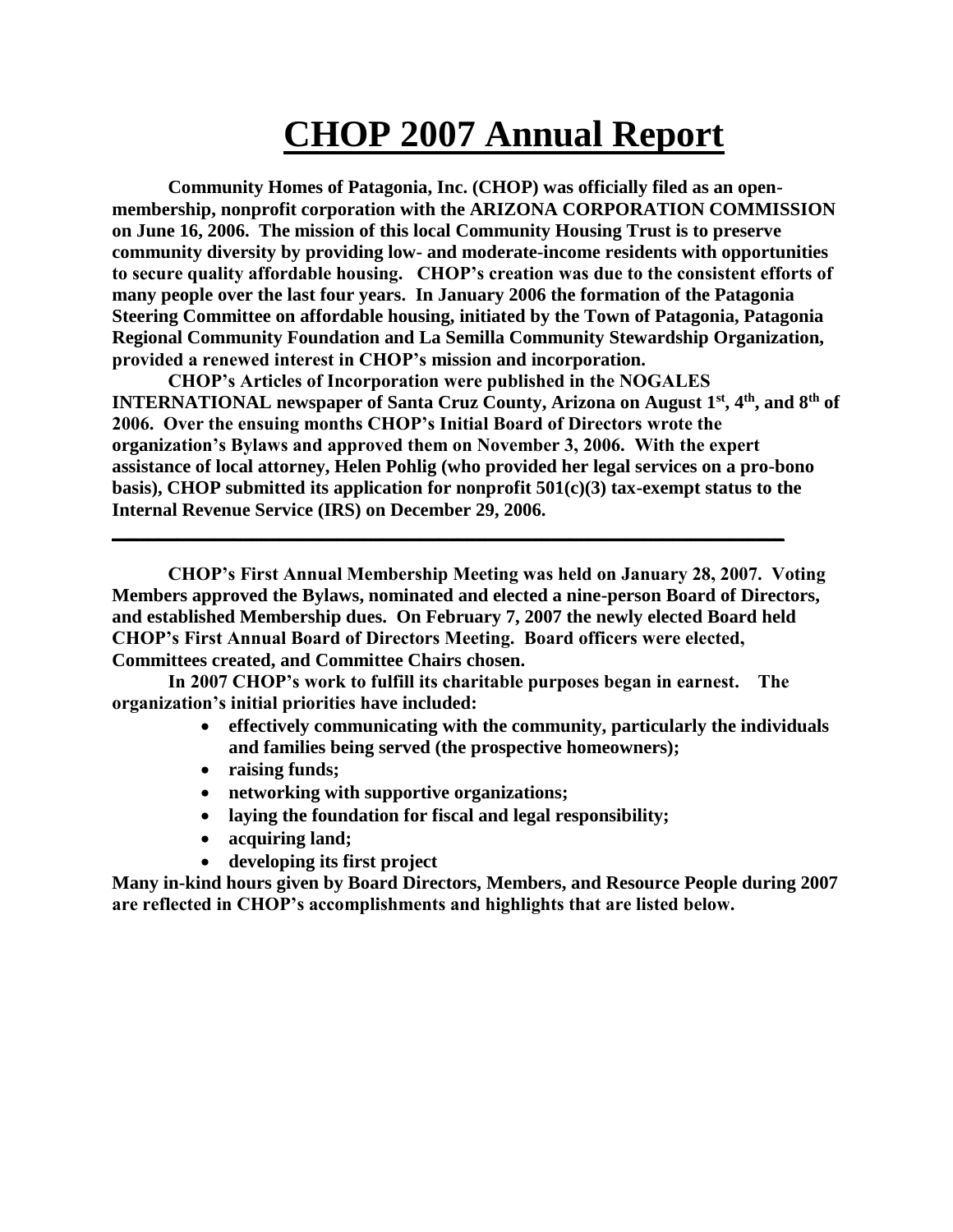# **CHOP 2007 Accomplishments & Highlights**



| <b>JANUARY</b>    | <b>First Annual Membership Meeting</b>                     |
|-------------------|------------------------------------------------------------|
| <b>FEBRUARY</b>   | <b>First Annual Board Meeting</b>                          |
| <b>MARCH-JULY</b> | <b>Arizona Housing Institute Seminar by the</b>            |
|                   | <b>ARIZONA DEPARTMENT OF HOUSING</b>                       |
| <b>JULY</b>       | <b>IRS Non-Profit 501(c)(3) Tax-Exempt Status</b>          |
| <b>AUGUST</b>     | Patagonia, Arizona: Affordable Housing Study by            |
|                   | THE DRACHMAN INSTITUTE                                     |
|                   | <b>College of Architecture and Landscape Architecture,</b> |
|                   | <b>University of Arizona</b>                               |
| <b>OCTOBER</b>    | <b>Homeowner Education Classes by (SEAGO)</b>              |
|                   | <b>Southeastern Arizona Governments Organization</b>       |
| <b>NOVEMBER</b>   | <b>Arizona Community Foundation (ACF)</b>                  |
|                   | <b>Grant Seminar</b>                                       |
| <b>DECEMBER</b>   | \$3,000.00 Grant Award from the                            |
|                   | <b>Patagonia Regional Community Foundation (PRCF)</b>      |

### *UPCOMING EVENT*

**Join Community Homes of Patagonia, Inc. for the Second ANNUAL MEMBERSHIP MEETING Saturday, January 26, 2008, 3:00-4:00 PM at Patagonia Community Church 387 McKeown Ave. Patagonia**